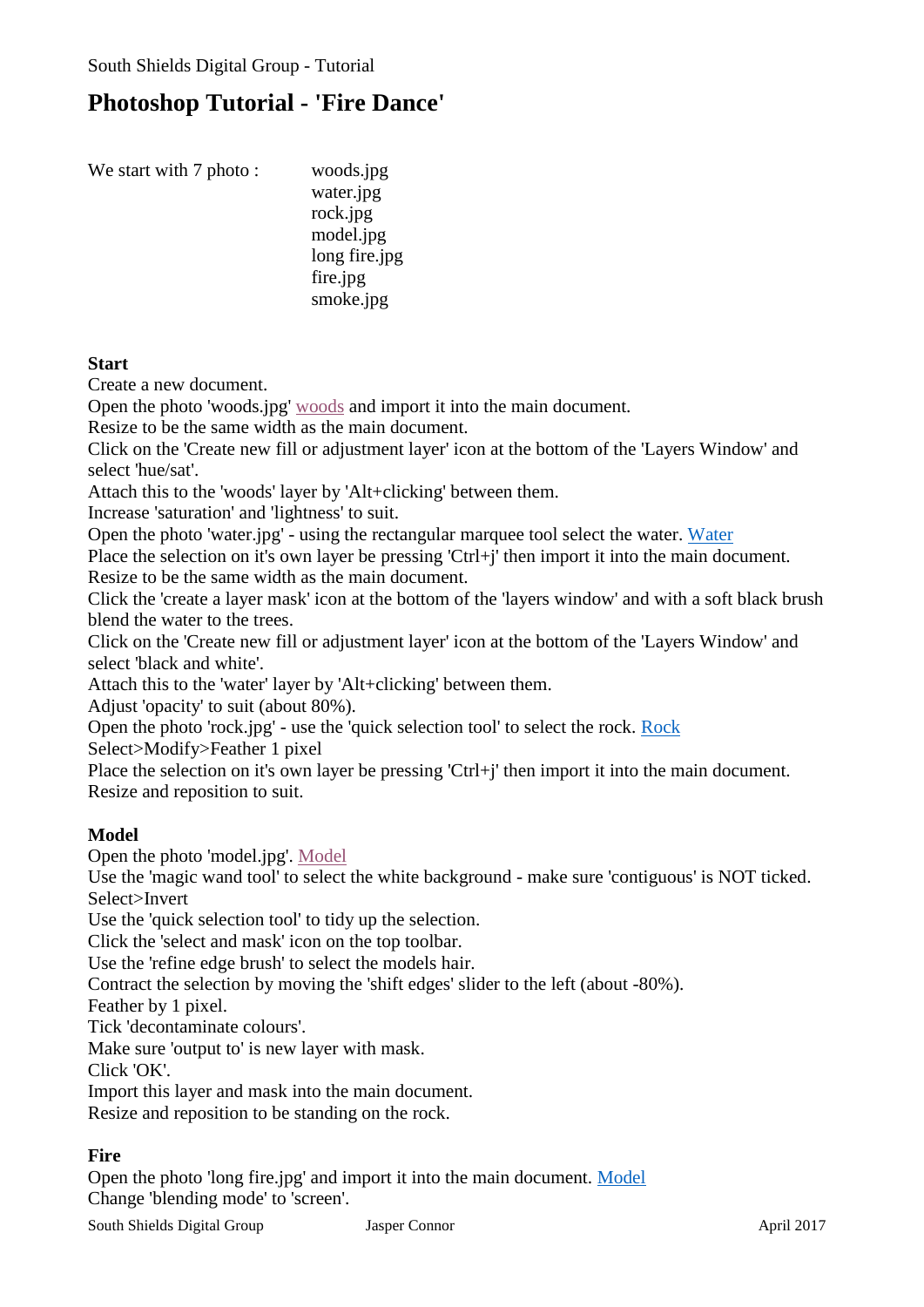South Shields Digital Group - Tutorial

Resize and reposition to be on the 'rock'. [Rock](http://southshieldsdigigroup.co.uk/wp-content/uploads/2017/04/03-rock.jpg)

Click the 'create a layer mask' icon at the bottom of the 'layers window' and with a soft black brush tidy up the edges of the fire.

Open the photo 'fire.jpg' and import it into the main document. [Fire](http://southshieldsdigigroup.co.uk/wp-content/uploads/2017/04/06-fire.jpg)

Change 'blending mode' to 'screen'.

Resize and reposition to be on the model's dress.

Click the 'create a layer mask' icon at the bottom of the 'layers window' and with a soft black brush tidy up the edges of the fire.

Open the photo 'fire.jpg' and import it into the main document. [Fire](http://southshieldsdigigroup.co.uk/wp-content/uploads/2017/04/06-fire.jpg)

Change 'blending mode' to 'screen'.

Resize and reposition to be on the model's right hand.

Edit>Transform>Warp - pull in the bottom edges to the model's wrist.

Click the 'create a layer mask' icon at the bottom of the 'layers window' and with a soft black brush tidy up the edges of the fire.

Do the same with the other hand.

#### **Reflection**

Highlight all four 'fire' layers plus the 'model' layer while pressing the 'Ctrl' key so that all five layers are highlighted then drag them down to the 'create new layer' icon at the bottom of the 'layers window'.

Click the 'make group' icon at the bottom of the 'layers window'.

Select the 'move' tool from the left toolbar and drag the top of the selection down to create a reflection.

Reduce 'opacity' to suit (about 30%).

#### **Fog**

Open the photo 'smoke.jpg' and import it into the main document. [Smoke](http://southshieldsdigigroup.co.uk/wp-content/uploads/2017/04/07-smoke.jpg)

Place this layer just under the 'model' layer.

Click the 'create a layer mask' icon at the bottom of the 'layers window'.

With a big soft black brush set at 10% opacity paint away some of the smoke.

#### **Model Highlight**

Select the 'smoke' layer.

Click the 'new layer' icon at the bottom of the 'layers window'.

Click the 'foreground colour' icon in the left side toolbar and select a bluey/greeny colour With a big soft brush stamp a highlight behind the model - adjust 'opacity' to suit (about 20%).

#### **Colour Adjustment**

Select the top layer in the layers stack.

Click on the 'Create new fill or adjustment layer' icon at the bottom of the 'Layers Window' and select 'selective colour'.

Select 'red' adjust the cyan magenta and yellow sliders to make the flames look more pronounced (-  $65 + 12 + 9$ 

Click on the 'Create new fill or adjustment layer' icon at the bottom of the 'Layers Window' and select 'selective colour'.

Select 'yellow' adjust the cyan magenta and yellow sliders to make the flames look more unearthly  $(-71 + 21 + 35)$ 

Highlight the 'model' layer.

Click on the 'Create new fill or adjustment layer' icon at the bottom of the 'Layers Window' and select 'selective colour'.

Attach this to the 'model' layer by 'Alt+clicking' between them.